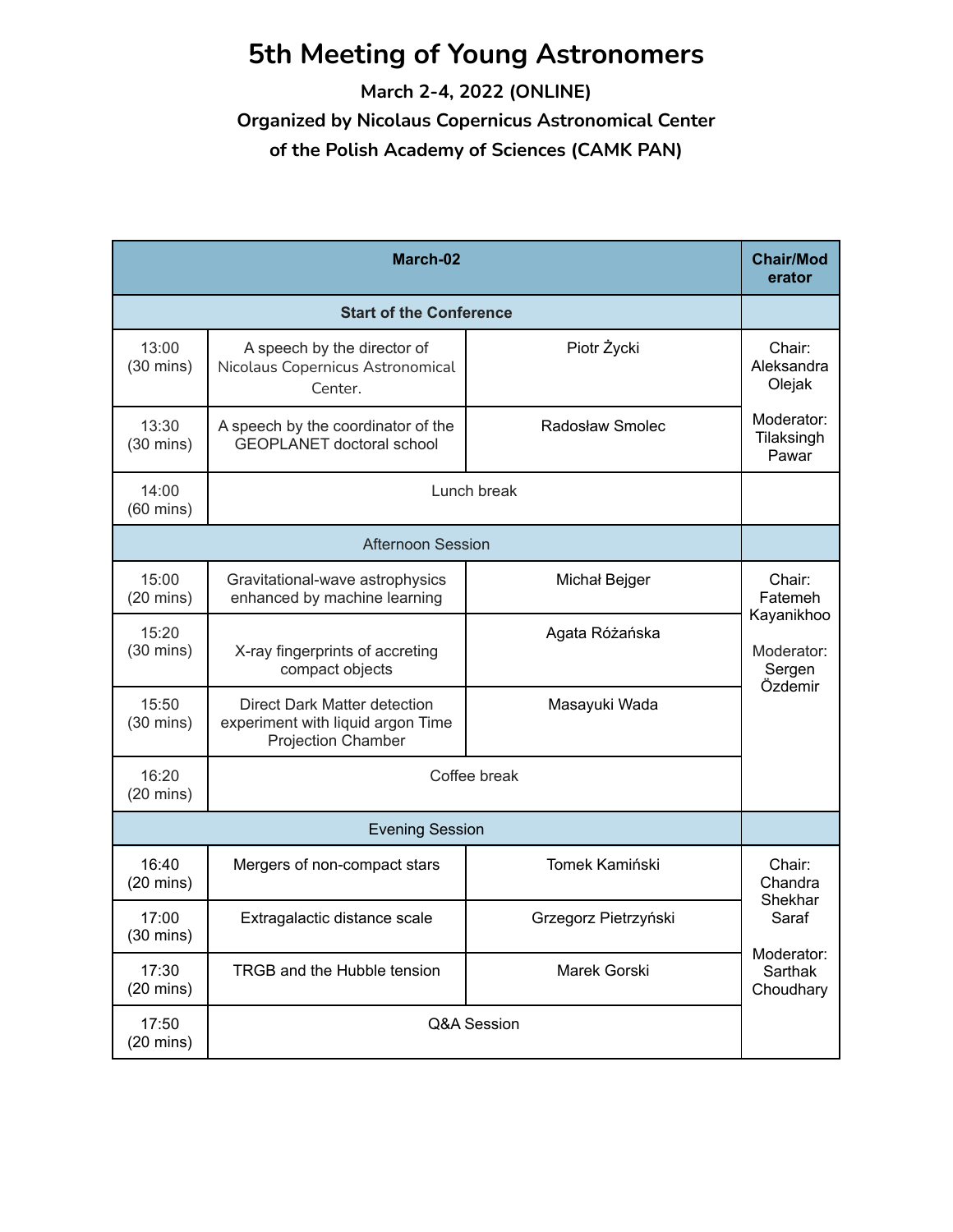| March-03                     |                                                                                            |                         |                                 |
|------------------------------|--------------------------------------------------------------------------------------------|-------------------------|---------------------------------|
| <b>Morning Session</b>       |                                                                                            |                         |                                 |
| 11:00<br>$(20 \text{ mins})$ | Evolution of massive stars and<br>binaries and studies of<br>gravitational-wave sources.   | Krzysztof Belczynski    | Chair:<br>Chandra<br>Shekhar    |
| 11:20<br>$(20 \text{ mins})$ | CREME de la creme of eclipsing<br>binaries                                                 | Krzysztof Hełminiak     | Saraf<br>Moderator:             |
| 11:40<br>$(20 \text{ mins})$ | <b>Galactic Archaeology</b>                                                                | Rodolfo Smiljanic       | Aleksandra<br>Olejak            |
| 12:00<br>$(20 \text{ mins})$ | Neutron stars: the most extreme<br>object in space                                         | Ankan Sur               |                                 |
| 12:20<br>$(20 \text{ mins})$ |                                                                                            | Coffee Break            |                                 |
| <b>Midday Session</b>        |                                                                                            |                         |                                 |
| 12:40<br>$(20 \text{ mins})$ | <b>Extreme Cosmic Environments</b><br>Dominated by Magnetic Field                          | Krzysztof Nalewajko     | Chair:<br>Marzena               |
| 13:00<br>$(20 \text{ mins})$ | Energy dissipation in<br>astrophysical simulations                                         | Fatemeh Kayanikhoo      | <b>Śniegowska</b><br>Moderator: |
| 13:20<br>$(20 \text{ mins})$ | Numerical simulations in accreting<br>systems with Pluto and Koral<br>codes                | Miljenko Čemeljić       | Tilaksingh<br>Pawar             |
| 13:40<br>$(80 \text{ mins})$ | Lunch Break                                                                                |                         |                                 |
| <b>Afternoon Session</b>     |                                                                                            |                         |                                 |
| 15:00<br>$(20 \text{ mins})$ | Feedback between jets and the<br>central engine in Gamma Ray<br><b>Bursts</b>              | Agnieszka Janiuk        | Chair:<br>André da<br>Silva     |
| 15:20<br>$(20 \text{ mins})$ | Observations of AGN variability<br>and its cosmological applications                       | Bożena Czerny           | Moderator:<br>Sergen<br>Özdemir |
| 15:40<br>$(20 \text{ mins})$ | Applications of sensor arrays in<br>the areas of acoustic and seismic<br>signal processing | <b>Mariusz Suchenek</b> |                                 |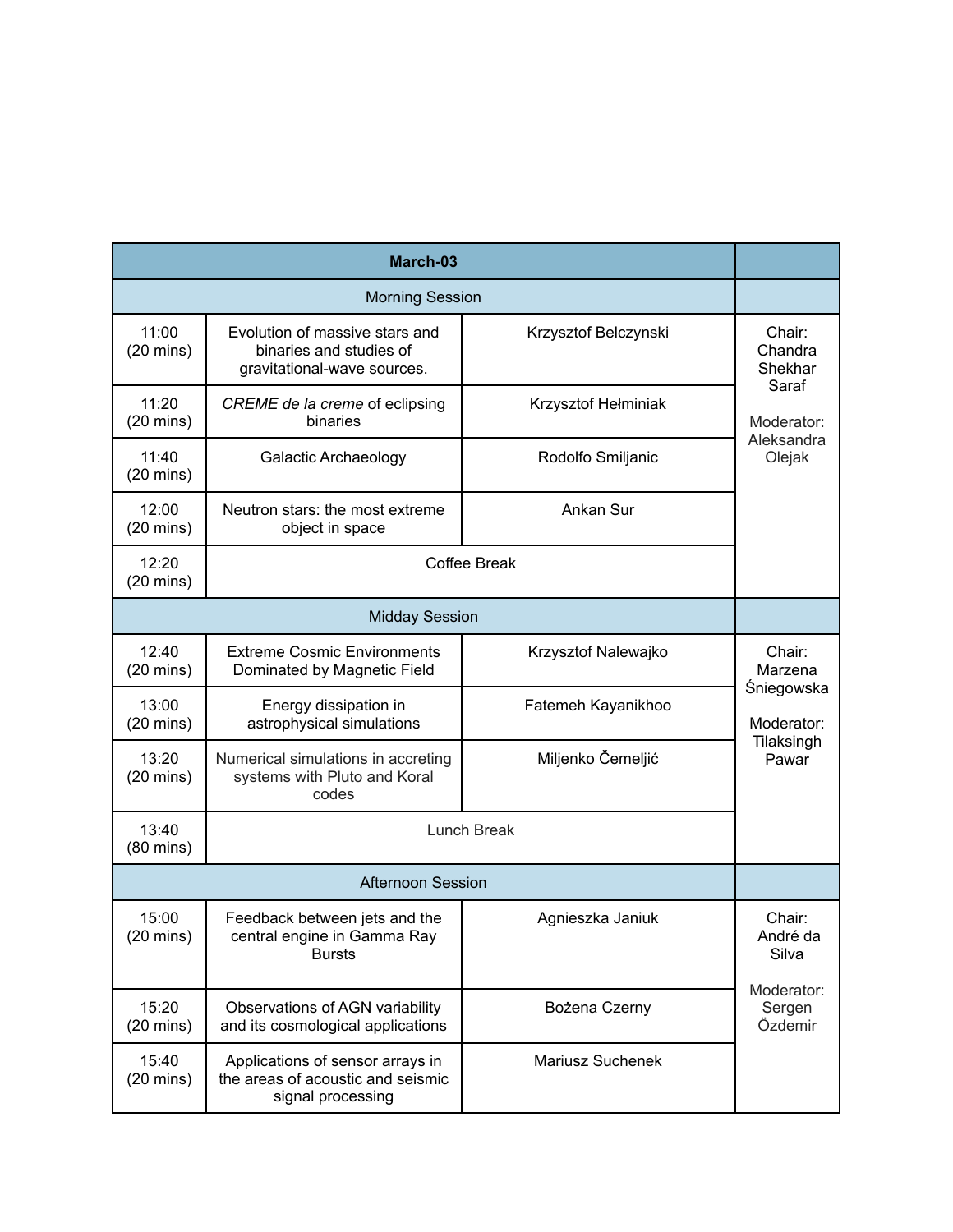| 16:00<br>(20 mins)  | Coffee Break                                                                                       |                   |  |
|---------------------|----------------------------------------------------------------------------------------------------|-------------------|--|
| 5 min talks Session |                                                                                                    |                   |  |
| 16:20<br>(5min)     | Characterizing the behavior of SN<br>2013he: a luminous, short plateau<br>supernova                | Darshana Mehta    |  |
| 16:25<br>(5min)     | Constraining the black hole mass<br>in NGC1313 X-1 using broadband<br>spectra: A comparative study |                   |  |
|                     |                                                                                                    | Biswaraj Palit    |  |
| 16:30<br>(5min)     | The morphology and imaging of<br>Blazar jets through RMHD<br>simulations                           | Paramvir Singh    |  |
| 16:35<br>(5min)     | Challenges in evolutionary<br>modeling of helium-burning stars                                     | Oliwia Ziółkowska |  |
| 16:40<br>(20 mins)  | Q&A Session                                                                                        |                   |  |

| March-04<br>(Slots available for the participants) |                                   |                                          |                                |
|----------------------------------------------------|-----------------------------------|------------------------------------------|--------------------------------|
| <b>Morning Session</b>                             |                                   |                                          |                                |
| 11:00<br>$(20 \text{ mins})$                       | PhD studies in Torun              | Ayush Moharana                           | Chair:<br>André da             |
| 11:20<br>$(20 \text{ mins})$                       | PhD studies in Warsaw             | Chandra Shekhar Saraf                    | Silva<br>Moderator:            |
| 11:40<br>$(10 \text{ mins})$                       | Q&A Session                       |                                          | Sarthak<br>Choudhary           |
| 11:50<br>$(10 \text{ mins})$                       | Coffee break                      |                                          |                                |
|                                                    | <b>Midday Session</b>             |                                          |                                |
| 12:00<br>$(20 \text{ mins})$                       | TBA                               | <b>SUVAS CHANDRA</b><br><b>CHAUDHARY</b> | Chair:<br>Aleksandra           |
| 12:20<br>$(20 \text{ mins})$                       | Inside-Out Planet Formation, VII. | Arturo Cevallos Soto                     | Olejak<br>Moderator:<br>Sergen |